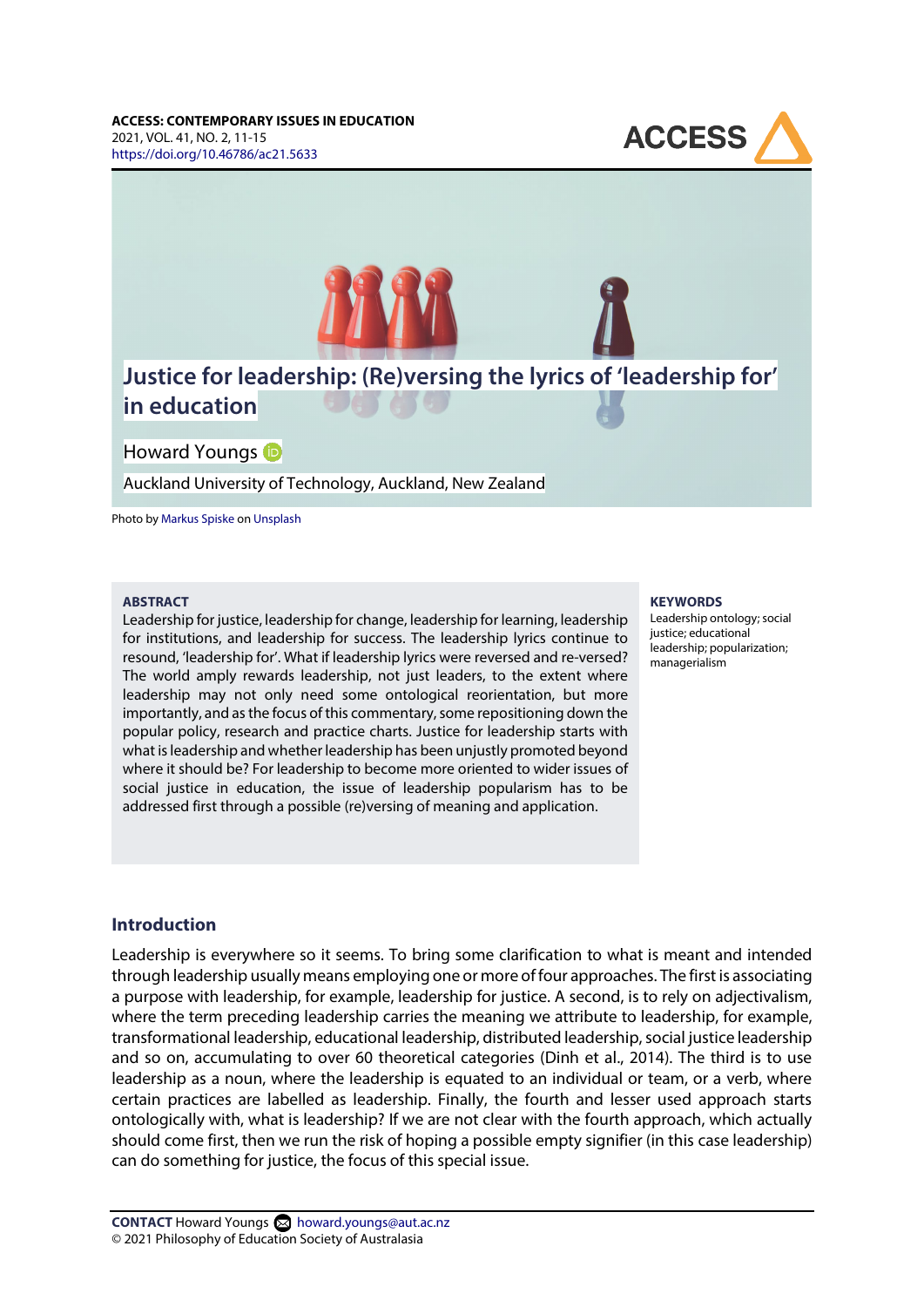## **Ontology, Leadership Studies and ELMA**

In line with the fourth approach, I first present my own assumptions. This journal is associated with the education field of knowledge, so this special issue is partly situated within the field of Educational Leadership Management and Administration (ELMA). Because the nomenclature of leadership has been selected for this issue of ACCESS, there is also an association with the Leadership (Studies) field which is larger than ELMA and not bound to the education field. This special issue's call for papers brings together the terms, leadership, leaders, the led, the not-led, lead their followers, and leadership success. There is an alignment with an entitative ontology that informs most mainstream leadership theory with these terms, in other words, the triad of leaderfollower-success, with the latter determining the effectiveness of whatever is deemed leadership. To embed leadership in notions of ethics, aesthetics, and social justice, we first need to (re)consider what leadership is and how it is susceptible to managerialist capture. It may be a (re)versing of what leadership is that may be part of addressing issues of social (in)justice. Afterall, most leadership studies, including those in education, do not subject the concept of leadership to much scrutiny (Alvesson & Spicer, 2014; Fitzgerald, 2021). Looking "beyond the mystical aura that comes with leadership discourse" (Spoelstra, 2013, p. 186) reveals the study of leadership is not a straightforward one.

#### **The mainstream versing of leadership**

Most mainstream leadership thinking assumes the entitative constructs of leader(s), followers and success through shared goals, are ontologically sufficient, an assumption that is challenged by Drath et al. (2008), Raelin (2016), By (2021) and Crevani (2018). Mainstream leadership thinking assumes leaders and followers are the starting place for answering the question, what is leadership? The leadership field has evolved from an initial sole focus on the heroic leader, their traits and behaviours, to include followers (or subordinates) and how leaders adapt to them (and vice versa), as well as organisational contexts, to also include post-heroic models. Post-heroic models, such as shared leadership, distributed leadership, collective leadership, and collaborative leadership, broaden the source of leadership beyond those in formal organisation leadership roles. However, these too can be prone to being embedded in entitative ontology, where leaders and followers become interchangeable (Youngs & Evans, 2021). Leadership is usually based in an entitative ontology, whether heroic, leader-centric or post-heroic, and can be popularised as the means of and for transformation. I am not bringing into question that certain practices may lead to transformation, rather, a more cautious approach is required before associating these practices as or with leadership. It is the (over)emphasis on leaders and leadership that is the issue.

We can be prone to overstating the contribution of leaders and leadership. This in one way is associated with the romanticism of leadership and the attribution of leadership to certain individuals (Meindl et al. 1985; Pfeffer, 1977). In such cases, it may "lead to the hypothesis that the more the context actually effects organizational outcomes, the more efforts will be made to ensure attribution to *leadership*" (Pfeffer, 1977, p. 110) and leaders. The concerns raised in these 1970s and 1980s critiques of leader and leadership have not subsided. Wilson (2016), in her critical historical analysis of leadership studies, argues the dominant way of thinking about leadership gravitates to individuals who are visionary, transformational, charismatic, and authentic, despite studies showing individuals cannot live up to these expectations; leaders can "also cultivate stupidity" (Alvesson & Spicer, 2016, p. 104). Studies also suggest any impact leaders have "is both more modest and context dependent than many portrayals of them imply" (Newark, 2018, p. 199). Vision is often touted as a necessary pre-requisite for transformation, yet according to Popper's (2012) examination of wellknown leaders, associating vision with leaders is questionable. In addition, the influence of New Public Management (NPM) with the (over)emphasis on rational structures, efficiency, effectiveness,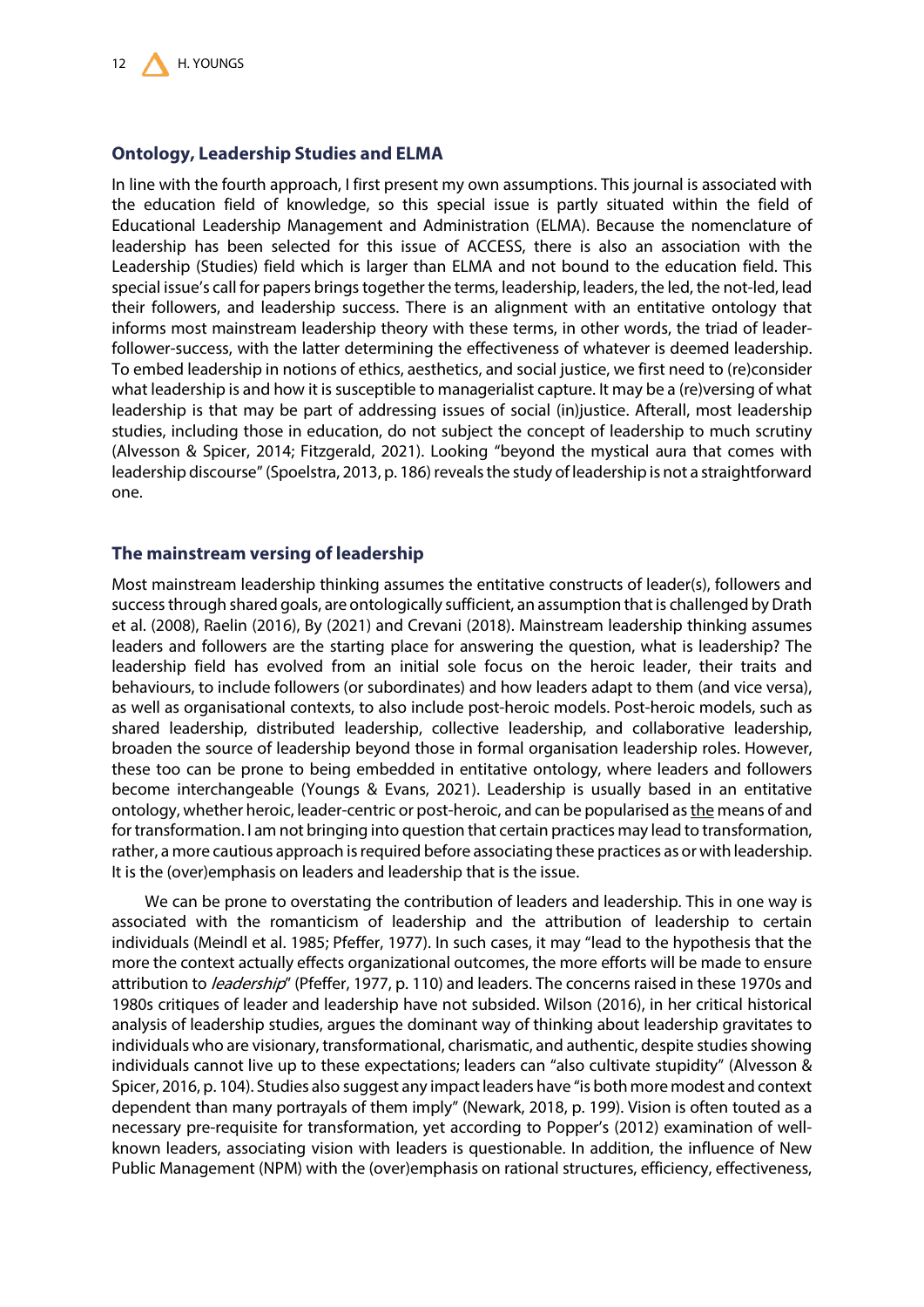

standardised systems and measurement across public sectors such as education, has given rise to what O'Reilly and Reed (2010) call leaderism. Leaderism, "construes leaders as change agents" (O'Reilly & Reid, 2010, p. 961) for public reforms, and "leadership as enabling and facilitating public service reforms" (p. 961), where leaders are "an essential ingredient of the new governance of public service organisations" (p. 961). All three aspects contribute to the popularisation of the leadership discourse. These points all gravitate the meaning of leadership back to what leaders are expected to do, what they actually do and have done. This does not help objectify leadership apart from reducing it to leaders, unless leadership is a social construction amongst those who use it to explain a phenomenon that is usually associated with transformation and some form of influence. Perhaps this is why adjectivalism is prevalent with leadership studies and across ELMA, where the adjective preceding leadership carries the meaning of the practice or expectation of the leader being described. Leadership for justice may be a hollow attempt to address social (in)justice issues unless we are clear with what we mean by leadership and know what leadership may look like. Social justice [......] does not need the [......] to be filled with leadership, unless we consider (re)versing leadership, and are prepared that some (re)versing could also be inadequate. We may be doing leadership an injustice by expecting too much of it or too much of leaders.

## **(Re)versing leadership towards (social) justice**

If leadership is associated with social justice, then the focus is on disrupting "power and systemic inequities rooted in oppression, discrimination, and prejudice" (Castrellón, 2021, p. 1). However, if leadership is shown prejudice over other means to disrupt and overturn inequities, then we may end up discriminating against other means, because of the prevailing power leadership may hold as a discourse for transformation. I am not arguing against leadership for social justice, but rather let us be sure by what we mean by leadership and whether or not it is the most appropriate term to use. Instead of leadership, it may be social movements, critical interventions, pedagogies of tangible hope, critically reflective dialogue, stepping back to create space, and quietening down so other voices can be heard, that may provide a more nuanced and transforming approach to disrupting and overcoming inequalities. Can we rely on such examples without needing to use the term leadership? If so, then we need to ask what does leadership then add? Here, leadership is taken off the song sheet or at least taken down a notch or two in terms of linguistic profile.

Another approach is to shift leadership from an entitative ontology to an alternative and (re)verse the leadership lyrics. One way of doing this is to learn from within indigenous cultures so leadership is not based in Anglo-American-Euro constructions that may over promote individualism. For example, in Aotearoa (also known as New Zealand), the Māori term, rangatiratanga, is often equated with leaders(hip). However, "the word 'rangatira' is made up of *raranga*, meaning to weave, and *tira*, meaning a group. Rangatira therefore means to weave a group together, and the 'tanga' denotes this as an active term … [cultivating] the personal sovereignty of each person" (Spiller et al., 2015, p. 65). The active form used here points to ongoing movement and fluidity, as well as shifting focus from individual entities more to the ongoing weaving of people in relationship, in other words, *rangatiratanga*. If the ongoing weaving together includes those who are oppressed, then perhaps we start to get closer to what practices may help address issues of social (in)justice.

A second way of possibly shifting leadership away from an entitative ontology to an alternative song sheet, is to align it with process ontology. This is not to be confused with the study of (influence) processes between entities, usually leader(s) and followers. This approach is common in the leadership field and can be labelled as a process perspective (Crevani, 2018). Process ontology brings to focus whether and how leadership is an ongoing, fluid and temporal process, where one "path is to take the concept of 'producing direction' as one core aspect of leadership work and explore it processually" (Crevani, 2018, p. 85). This shifts the focus from leaders and using this noun to also mean leadership, to the ongoing forming of directions conducive to or barriers to practices connected to maintaining or overcoming social injustice. The terms 'leader', 'the led', and 'not led'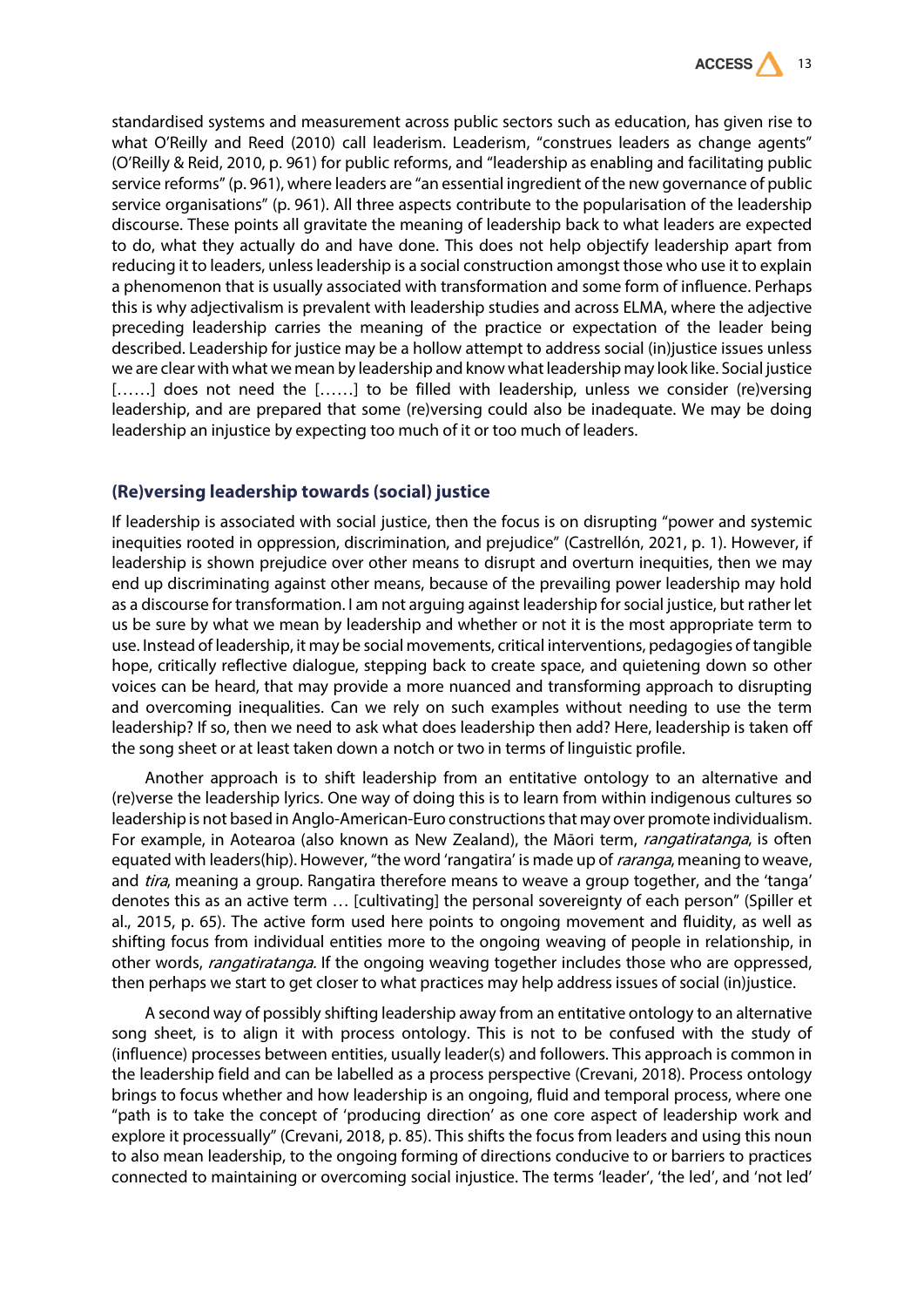

become, 'the temporal and enduring practices' and what momentary events over time merge into a coherent pattern of practices that maintain hegemonic barriers and/or liberate people to access the personal agency and collective responsibility they have a human right to. There may at times be leading and following in these practices, however the leader-centric entitative ontology of leader, the (and not) led does not need to be the dominant frame in which we understand what is occurring regarding practices that we may label as being some form of leadership.

## **Conclusion**

I started this commentary surfacing my assumptions and conclude with another. My argument to shift away from solely relying on an entitative ontology of leadership is made accepting that the nomenclature of leader, follower (or non-follower) widely exists and is evident in our Implicit Leadership Theories (ILTs). My main point here is in the term 'solely' in the sentence above and reflects the dialectic intent of this commentary. The field of leadership is fraught with its own contestability, as well as slipperiness when trying to experience and understand it as a practice in the present as it occurs. Therefore, some justice is needed for leadership, so it is not positioned as the means to address and overcome issues of injustice. Otherwise, leadership and leaders, may simplistically be positioned as reasons for social injustice, so we then turn to another form of leadership with another adjective as a way forward. And so, the cycle continues as leadership is once again over-reified and under-defined.

#### **Notes on contributor**

Howard Youngs is a Senior Lecturer of Educational Leadership in the School of Education at Auckland University of Technology. He works there four days a week and in the rest of his time works as an independent leadership educator. His AUT profile can be viewed at[: https://academics.aut.ac.nz/howard.youngs](https://academics.aut.ac.nz/howard.youngs)

# **ORCID**

Howard Youngs **b** <https://orcid.org/0000-0003-0599-8300>

## **References**

- Alvesson, M., & Spicer, A. (2014). Critical perspectives on leadership. In D. V. Day (Ed.), The Oxford handbook of leadership and organizations (pp. 40-56). Oxford University Press. <https://doi.org/10.1093/oxfordhb/9780199755615.013.002>
- Alvesson, M., & Spicer, A. (2016). The stupidity paradox: The power and pitfalls of functional stupidity at work. Profile Books.
- By, R. T. (2021). Leadership: In pursuit of purpose. Journal of Change Management, 21(1), 30-44. <https://doi.org/10.1080/14697017.2021.1861698>
- Castrellón, L. E. (2021). Social justice leadership: Disrupting power, oppression, and uplifting marginalized communities. In F. W. English (Ed.), The Palgrave Handbook of Educational Leadership and Management Discourse. Palgrave Macmillan. https://doi-org /10.1007/978-3-030-39666-4\_53-1
- Crevani, L. (2018). Is there leadership in a fluid world? Exploring the ongoing production of direction in organizing. Leadership, 14(1), 83-109[. https://doi.org/10.1177/1742715015616667](https://doi.org/10.1177/1742715015616667)
- Dinh, J. E., Lord, R. G., Gardner, W. L., Meuser, J. D., Liden, R. C., & Hu, J. (2014). Leadership theory and research in the new millennium: Current theoretical trends and changing perspectives. The Leadership Quarterly, <sup>25</sup>(1), 36-62[. https://doi.org/ 10.1016/j.leaqua.2013.11.005](https://doi.org/http:/dx.doi.org/10.1016/j.leaqua.2013.11.005)
- Drath, W. H., McCauley, C. D., Palus, C. J., Van Velsor, E., O'Connor, P. M. G., & McGuire, J. B. (2008). Direction, alignment, commitment: Toward a more integrative ontology of leadership. The Leadership Quarterly, 19(6), 635-653[. https://doi.org/10.1016/j.leaqua.2008.09.003](https://doi.org/10.1016/j.leaqua.2008.09.003)